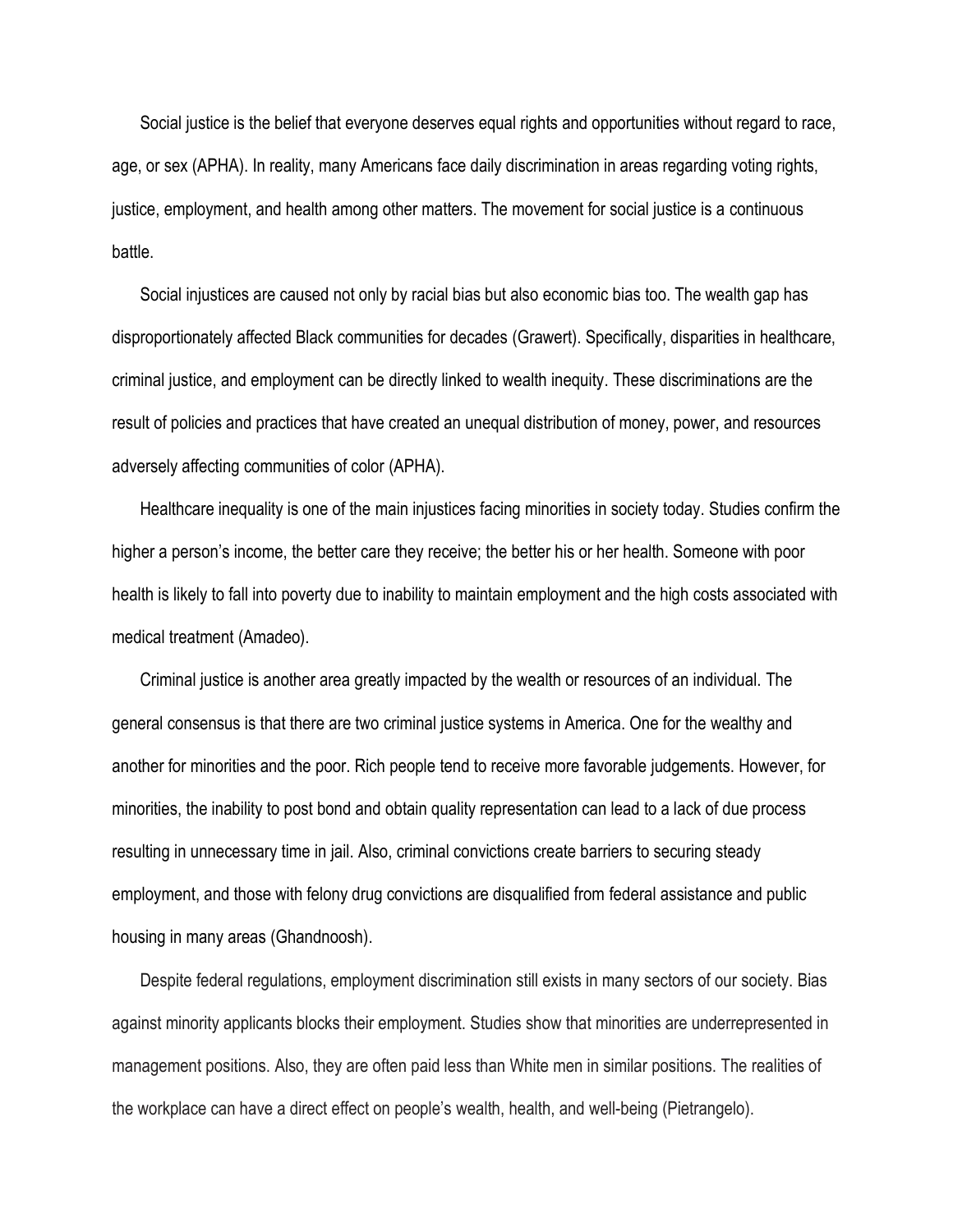The social justice movement of 2020 revealed the importance of being actively engaged in the community and in government. We must continuously be conscious of the current social climate and participate in ways to make a difference. Civic engagement through our vote, representation, and community activism are our weapons for fighting social injustice.

Minorities can seek office and secure the votes of diverse racial groups which can defeat systematic barriers. By challenging the status quo, we can alter the hostile political landscape. Supporting community activism facilitates tolerance of diversity, necessary to further our fight.

My goal in the fight for social equality is to be an active, engaged, and empathetic member of society. I will vote in all elections and contribute to socially-conscious political campaigns. Also, earning my degree in Health Science will aid in the battle for healthcare equality. As a healthcare professional, I will care for and educate my community while also increasing diversity in the medical field. These combined efforts will help in the fight to secure social justice.